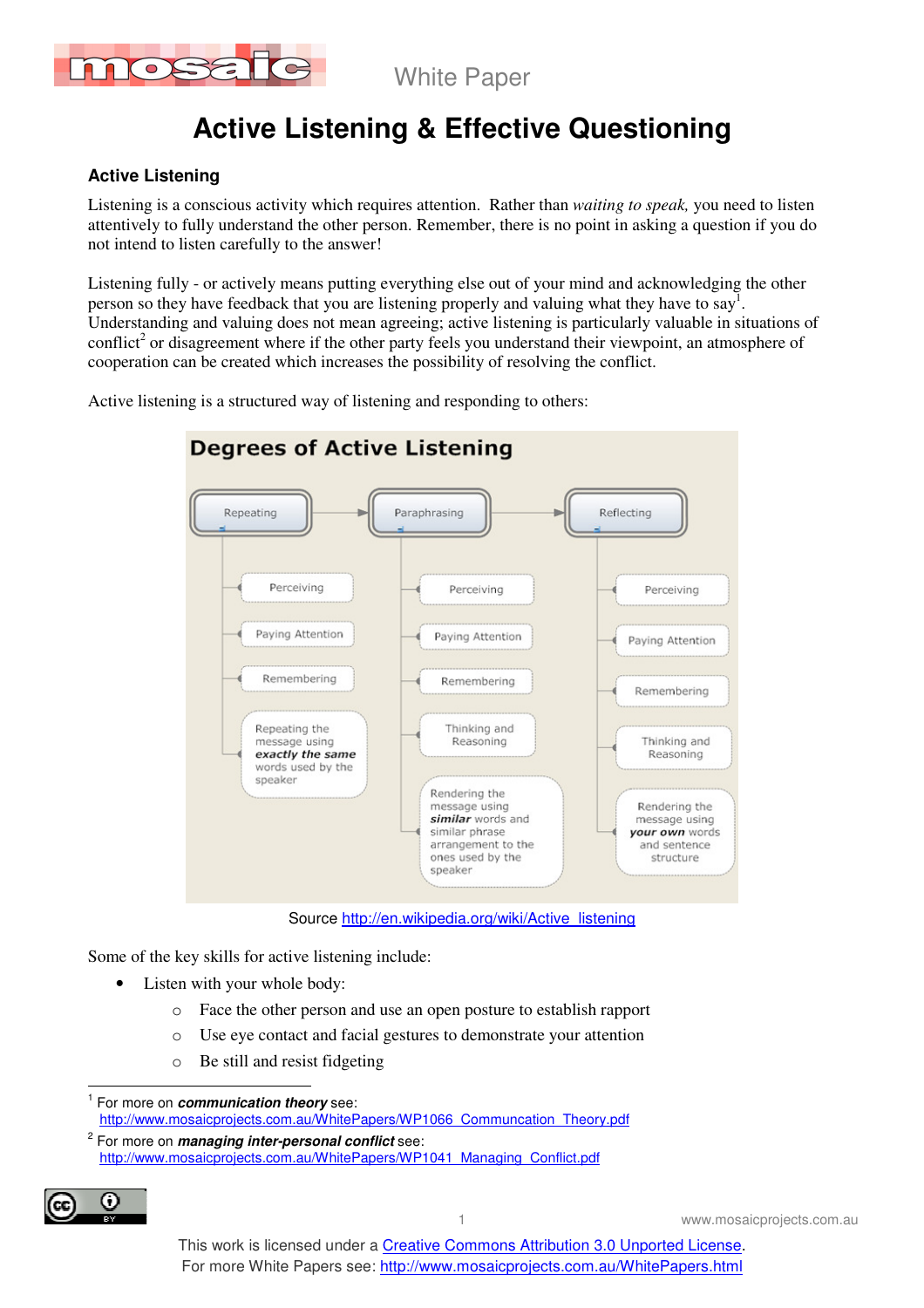

- Let the other person do the talking:
	- $\circ$  Be quiet and actively encourage the other person to talk; promote their willingness to communicate;
	- o Avoid interrupting;
	- o Avoid pre-judging what's being said (rather, make sure you focus on understanding precisely what the speaker means);
	- o Avoid starting to think about your answer or response (wait until the speaker has finished active listening is hard work and needs 100% of your concentration);
	- o Don't finish their sentences or fill in the blanks no matter how tempting!
- Notice non-verbal communication ie, body language, tone and pitch of the voice listen for feelings and emotions<sup>3</sup> as much as facts and words.
- Be comfortable with silence. Staying silent gives time and opportunity for the speaker to share extra information. It may feel odd initially, but you will be amazed how often more information emerges after a moment's silence.
- Listen inquisitively and strategically:
	- Inquisitive listening actively looking for interesting 'bits' of information in what is being said that will help formulate a solution or answer;
	- o Strategic listening going beyond the words to understand the speakers real motivations and driving forces and/or needs. This involves listening 'between the lines' and hearing the things that were 'not said' as well as those that were.
- Use questions effectively (see below).
- Reflect back the information you receive to illustrate your understanding and provide opportunities for clarification. Use paraphrasing, acknowledgment and reflective statements.

Some common mistakes made by people who think they are actively listening, but aren't really, include:

- Cursory listening; just going through the motions but the listener is either multi-tasking or not really interested in what's being said.
- Shallow listening; the listener believes they already know what the speaker is leading to and already knows the answer or what they are going to say next. This type of listening is often underpinned by arrogance and the listener fails to hear what is actually being said.

Active listening takes time and focus to achieve; used effectively it opens up a whole new level on which to communicate and build relationships.

### **Effective Questions**

Albert Einstein said, *"If I had an hour to solve a problem and my life depended on the solution, I would spend the first 55 minutes determining the proper question to ask, for once I know the proper question, I could solve the problem in less than five minutes."* Far too many people focus on having the "right answer" rather than discovering the "right question"<sup>4</sup>. In Germany, the job title *Direktor Grundsatzfragen* translates as "Director of Fundamental Questions." These are the people who are always thinking about what the next questions will be. The German understanding and appreciation of *Grundsatzfragen* stems from a culture that highly values philosophy and the ongoing questioning of priorities and the meaning of life. We can all benefit from adopting this approach to thinking, which makes asking effective questions a key skill to develop. A powerful question:

<sup>4</sup> See **Good questions outrank easy answers**: http://mosaicprojects.wordpress.com/2011/05/21/good-questions-outrank-easy-answers/



<sup>&</sup>lt;u>.<br><sup>3</sup> For more on *emotions* see: http://www.mosaicprojects.com.au/WhitePapers/WP1008\_Emotional\_Intellegence.pdf</u>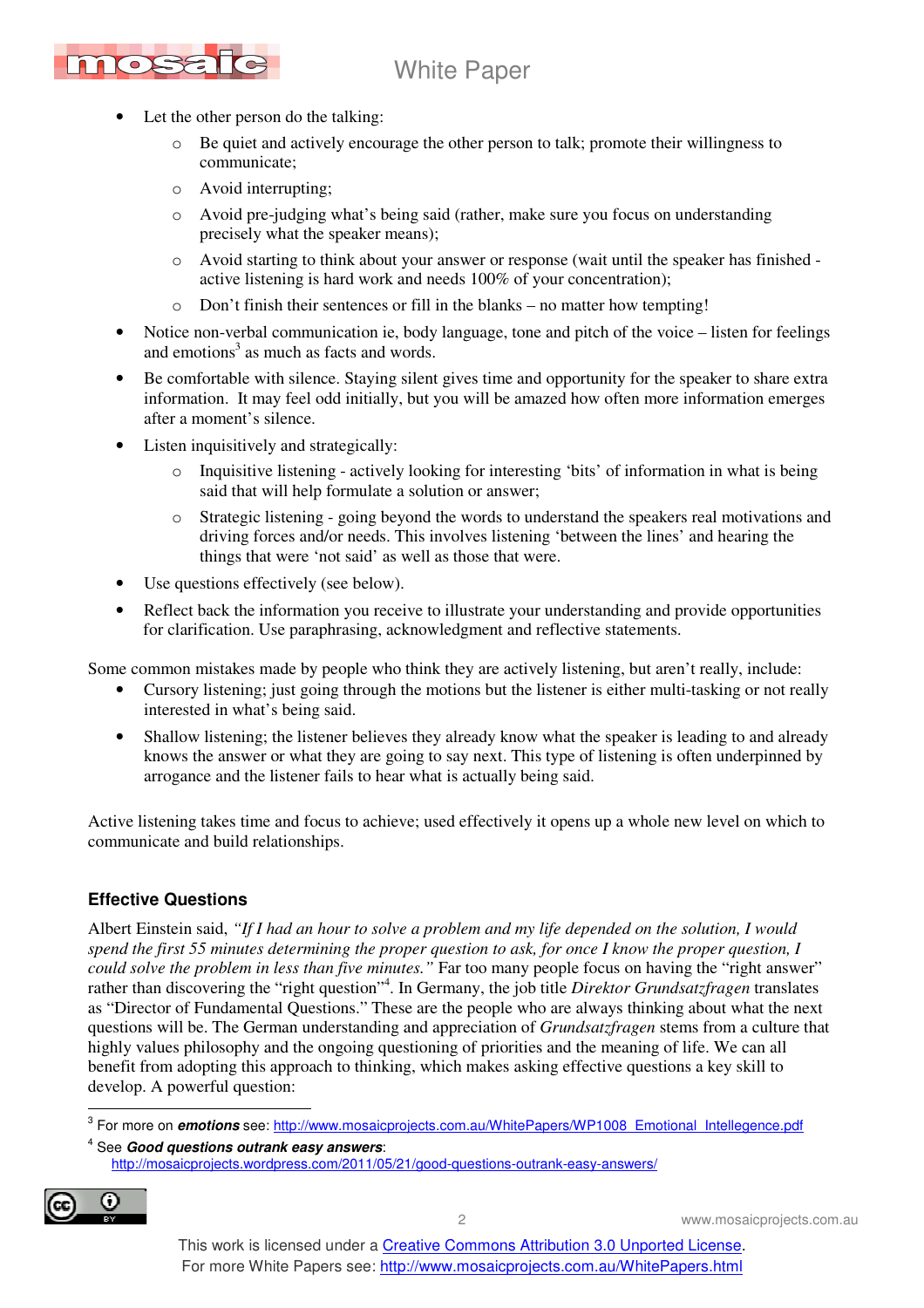# White Paper



- generates curiosity in the listener
- stimulates reflective conversation
- is thought-provoking
- surfaces underlying assumptions
- invites creativity and new possibilities
- generates energy and forward movement
- channels attention and focuses inquiry
- stays with participants
- touches a deep meaning
- evokes more questions.

It has the capacity to spread beyond the place where it began into larger networks of conversation throughout an organization or a community. Powerful questions that travel well are often the key to large-scale change.

But this is not straightforward; whilst asking and answering questions is part of everyday conversation for all of us and we might think that questioning is a natural skill that we all possess; it is not as easy as we assume. Questions need to be designed to help the other person reach a conclusions, or to provide information and insights helpful to the discussion.

There are a range of question types that can be used for different purposes. Some questions provide structure, others direct flow, and some help us to reach closure. Question types include:

- **Open questions**, to gather information and facts, for example "What are your concerns and worries about this situation?"
- **Probing questions**, to gain additional detail, e.g. "Can you explain why that matters?"
- **Hypothetical questions**, to suggest an approach or introduce new ideas. An example might be "If you could get additional funding or resources, how might that help?"
- **Reflective questions**, to check understanding, such as "So would you prioritise the most critical areas for attention first and make sure that everyone knew what was most important?"
- Leading questions<sup>5</sup>, to help a person reach a conclusion or have an 'idea' that you feel will be beneficial; a few well planned questions can very often lead the person towards the idea and instead of responding to your request, they have their idea of how to help you be more successful.
- **Deflective questions** to defuse an aggressive or defiant situation by redirecting the force of the other person's attack instead of facing it head-on. 'Attacks' are synonymous with dissatisfaction, insubordination or resistance and prevent you from moving forward. Dealing with a strong objection by responding with similar force creates conflict. Deflective questions help to transform the negative situation into a collaborative problem-solving $6$  occasion. Some examples include:
	- o Dissatisfaction: I'm not happy with this project!
	- o Response: What can *WE* do to make it right?
	- o Insubordination: I have major concerns. I won't do it!
	- o Response: How can *WE* address your concerns?
	- o Resistance: I disagree with the approach!
	- o Response: If you were to do it, what would be your approach?

<sup>&</sup>lt;sup>6</sup> For more on *problem-solving* see: http://www.mosaicprojects.com.au/WhitePapers/WP1013\_Problem\_Solving.pdf



3 www.mosaicprojects.com.au

 5 For a demonstration of the art of **leading questions** watch this video clip from the UK 'Yes Prime Minister' TV series – its an oldie but a goodie…… spend couple of minutes watching an expert: http://youtu.be/G0ZZJXw4MTA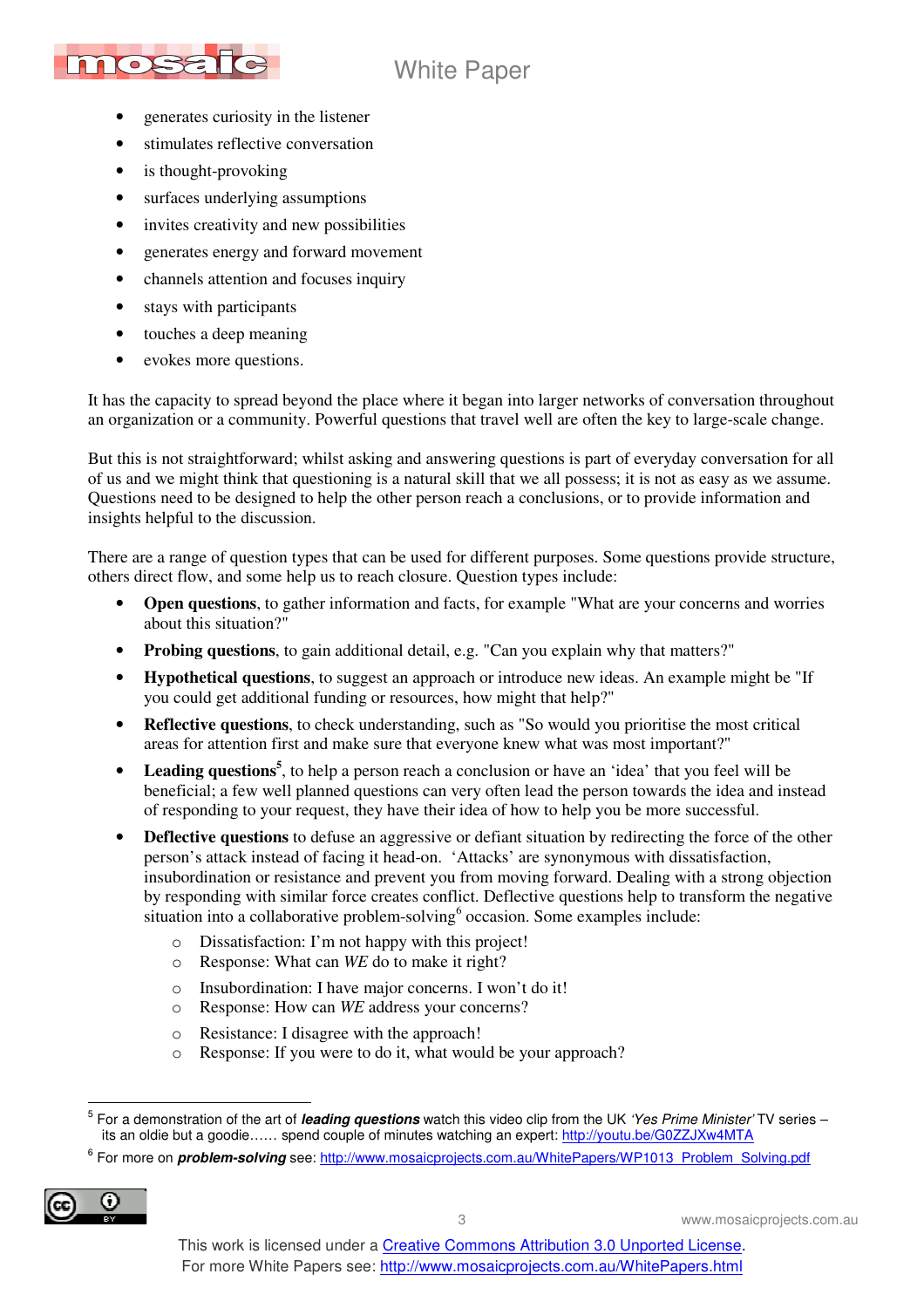

• **Closing questions**, to bring agreement, commitment and conclusion, e.g. "When will you talk to your team and the client about this?"

Questions are not neutral:

- Asking 'leading questions' when you are seeking information closes off options;
- Whereas asking 'open questions' when you are intending to move a person towards the conclusion you want them to reach can be counterproductive.

Hypothetical, reflective and leading questions help generate ideas, motivate people and develop insights, they are particularly useful when leading knowledge workers<sup>7</sup>. Other question sets are designed to gather information. To be effective, you need to know the objectives of the questions you are asking and then design the questions to support the objective.

### **Information gathering**

The purpose of most questions is to gather information or requirements<sup>8</sup>. These questions are often used in a structured *question funnel*. The funnel starts very wide, with open questions to consider a broad range of possibilities, then it uses probing and hypothetical questions to fill in missing information, increase understanding and suggest additional ways of thinking about the situation. Finally the question funnel focuses things down by using reflective questions to ensure that all the main issues have been considered, and ending with closing questions to produce an agreed way forward.

Each of these steps involves answering questions, but to get the right answers we must ask the right questions. Some of the skills of effective questioning include:

- Asking open ended questions Open ended questions such as "How do you think this re-structure may impact your department?" provide far greater insights than closed questions such as "How long have you worked with Harry?" Closed questions will deliver Yes/No answers or flat facts such as "Two years".
- Don't be afraid to wait for the complete answer!
- Use active listening.....
- Avoid leading questions and 'why' questions (these can cause people to become defensive) focus on 'what' and 'how' questions that elicit facts and information without appearing to blame.
- Pre-plan the questions you are likely to need some examples of typical questions include:
	- o Questions to identify an issue:
		- What seems to be the trouble?
		- What do you make of \_\_\_\_\_\_\_?
		- How do you feel about  $\qquad$  ?
		- What concerns you the most about \_\_\_\_\_\_\_\_\_\_\_?
		- What seems to be the problem? *(not: 'Why did this go wrong?')*
		- What seems to be your main obstacle?
		- What is holding you back from \_\_\_\_\_\_\_\_\_\_\_\_\_\_\_?
		- What do you think about doing XXXX this way?
	- o Questions to elicit additional information:

<sup>&</sup>lt;sup>8</sup> For more on *requirements gathering* see: http://www.mosaicprojects.com.au/WhitePapers/WP1071\_Requirements.pdf



4 www.mosaicprojects.com.au

 7 For more on **leading knowledge workers** see: http://mosaicprojects.wordpress.com/2013/08/08/leading-knowledge-workers/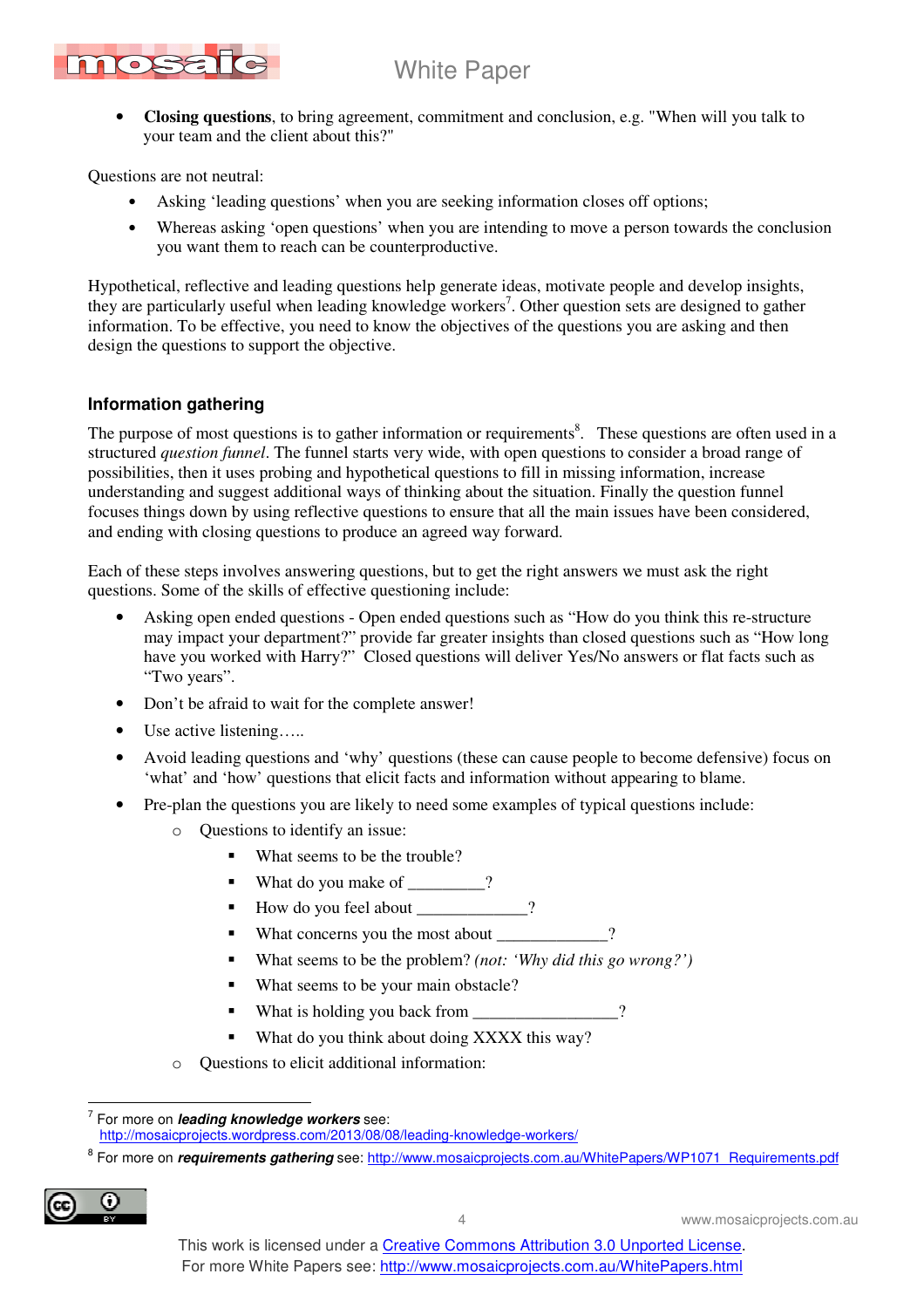

## White Paper

- What do you mean by \_\_\_\_\_\_\_\_\_?
- Tell me more about \_\_\_\_\_\_\_\_\_\_\_\_\_\_\_
- What else?
- What other ways did you try so far?
- What will you/we have to do to get the job done?
- o Outcome focused questions (can help resolve a conflict once the issues are understood):
	- How do you want \_\_\_\_\_\_\_\_\_\_\_\_ to turn out?
	- What do you want? Or What is your desired outcome?
	- What benefits would you like to get out of  $X$ ?
	- What do you propose?
	- What is your plan?
	- If you do this, how will it affect  $\frac{1}{\sqrt{2}}$  ?
	- What else do you/we need to consider?
- Questions to elicit action:
	- What will you do?
	- When will you do it?
	- How will I know you did it?
	- What are your next steps?
- o Questions to define a risk, issue or problem:
	- What is the uncertainty?
	- How uncertain is it?
	- Why does it matter?
	- How much does it matter?
- If necessary test the reliability of the person by asking questions to which you already know the answers. This is important in several areas:
	- $\circ$  To test the reliability of a person's memory (or perceptions); if they correctly answer the test questions you can reasonably expect other answers to have a similar level of reliability. It is important to remember everyone's perceptions of an event will be different and no-one's memory is perfect.
	- o To graduate subjective answers. What do you mean by an 'expensive meal' and does the other person have similar perceptions. Depending on circumstances 'expensive' may be \$50, \$100, \$200 or even \$500. Knowing someone believes something is 'very important' is of no value unless you understand what they mean by 'very important' compared to merely 'important' and/or 'extremely important'.

There are many other questions and everyone with responsibility for managing people needs to know how to ask the right questions. Asking the right questions lets your hear the information you really need to understand as long as you are actively listening. You may not like the answers but need the information to move forward! It is impossible to fully resolve a problem if you don't fully understand the issues first.

Here are some questions you might ask yourself as you begin to explore the art and architecture of designing effective questions. They are based on pioneering work with questions being done by the Public Conversations Project, a group that helps create constructive dialogue on divisive public issues.

- Is this question relevant to the real life and real work of the people who will be exploring it?
- Is this a genuine question a question to which I/we really don't know the answer?

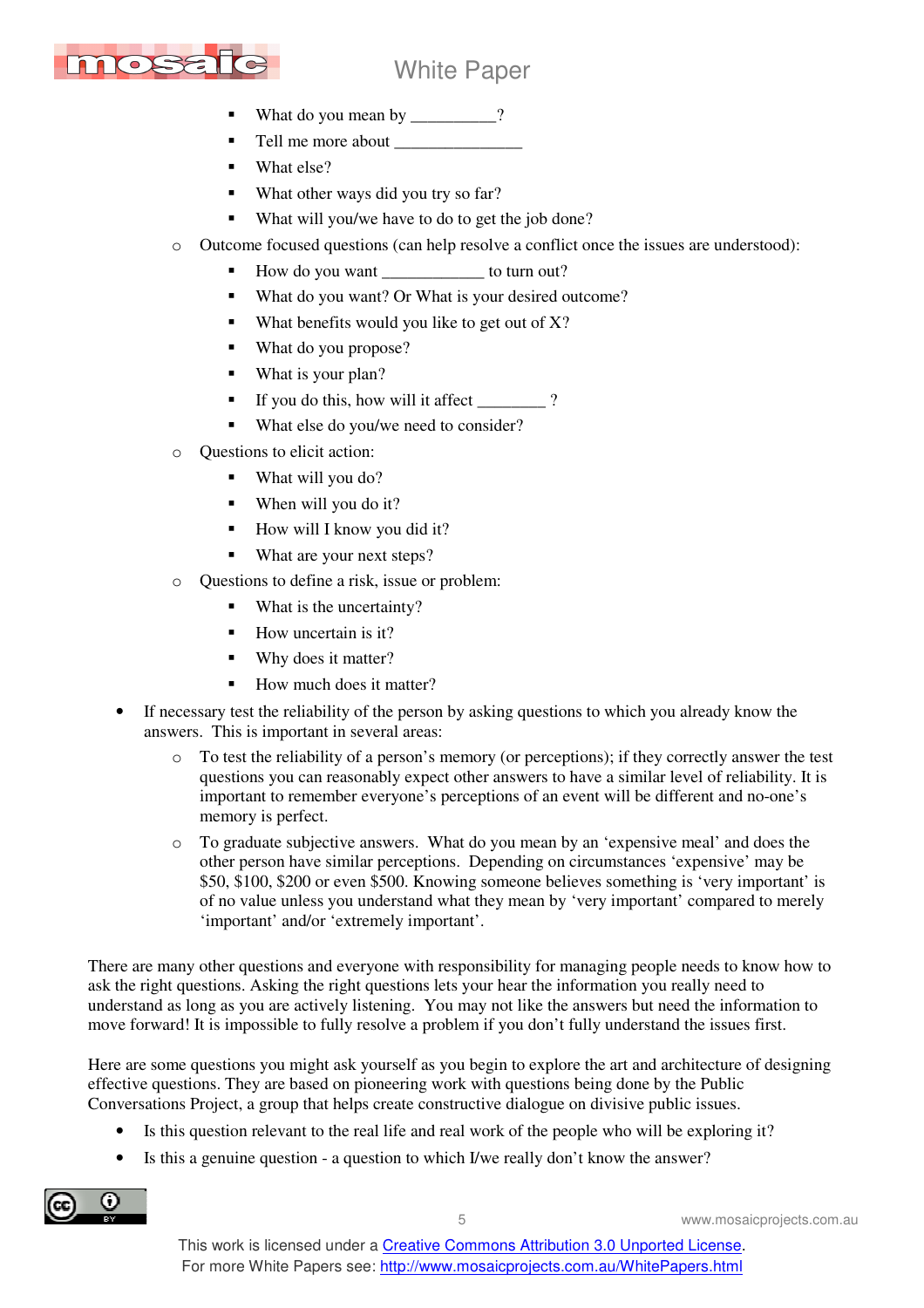

- What "work" do I want this question to do? That is, what kind of conversation, meanings, and feelings do I imagine this question will evoke in those who will be exploring it?
- Is this question likely to invite fresh thinking/feeling? Is it familiar enough to be recognisable and relevant - and different enough to call forward a new response?
- What assumptions or beliefs are embedded in the way this question is constructed?
- Is this question likely to generate hope, imagination, engagement, creative action, and new possibilities or is it likely to increase a focus on past problems and obstacles?
- Does this question leave room for new and different questions to be raised as the initial question is explored?

### **Sceptics:**

Sceptics ask lots of questions and the right type of sceptic can be very useful, especially during the planning phase where they help teams develop a strong plan and anticipate problems by challenging commonly held beliefs. But beware; there are two types of sceptic. The loyal sceptic asks the questions others avoid and force debate until problems are resolved. Their focus in on scrutinising everything to develop a robust understanding that will succeed and once satisfied support the outcome they have helped create, they are working toward success.

Negative sceptics hope for failure! They criticise everything, revisit previous decisions and continuously make dire predictions. If left unchecked this negative influence will demoralise the project team, slow progress and eventually de-rail the project. Negative sceptics are driven by personal power, fault finding and finger pointing.

Sceptics are useful and should be allowed to 'test the scenario' during planning – it's better to deal with the hard questions before committing to a suboptimal course of action. This is a valuable contribution to the long term success of the work and should be actively encouraged at the right time. But the questioning needs to be positive and rooted in active listening. The negative sceptics and there stories of failure need to be removed from any position of influence as quickly as possible.

#### **Questioning to solve problems and create alignment:**

Questioning can be a powerful technique to help solve problems and build consensus on a course of action.





6 www.mosaicprojects.com.au

This work is licensed under a Creative Commons Attribution 3.0 Unported License. For more White Papers see: http://www.mosaicprojects.com.au/WhitePapers.html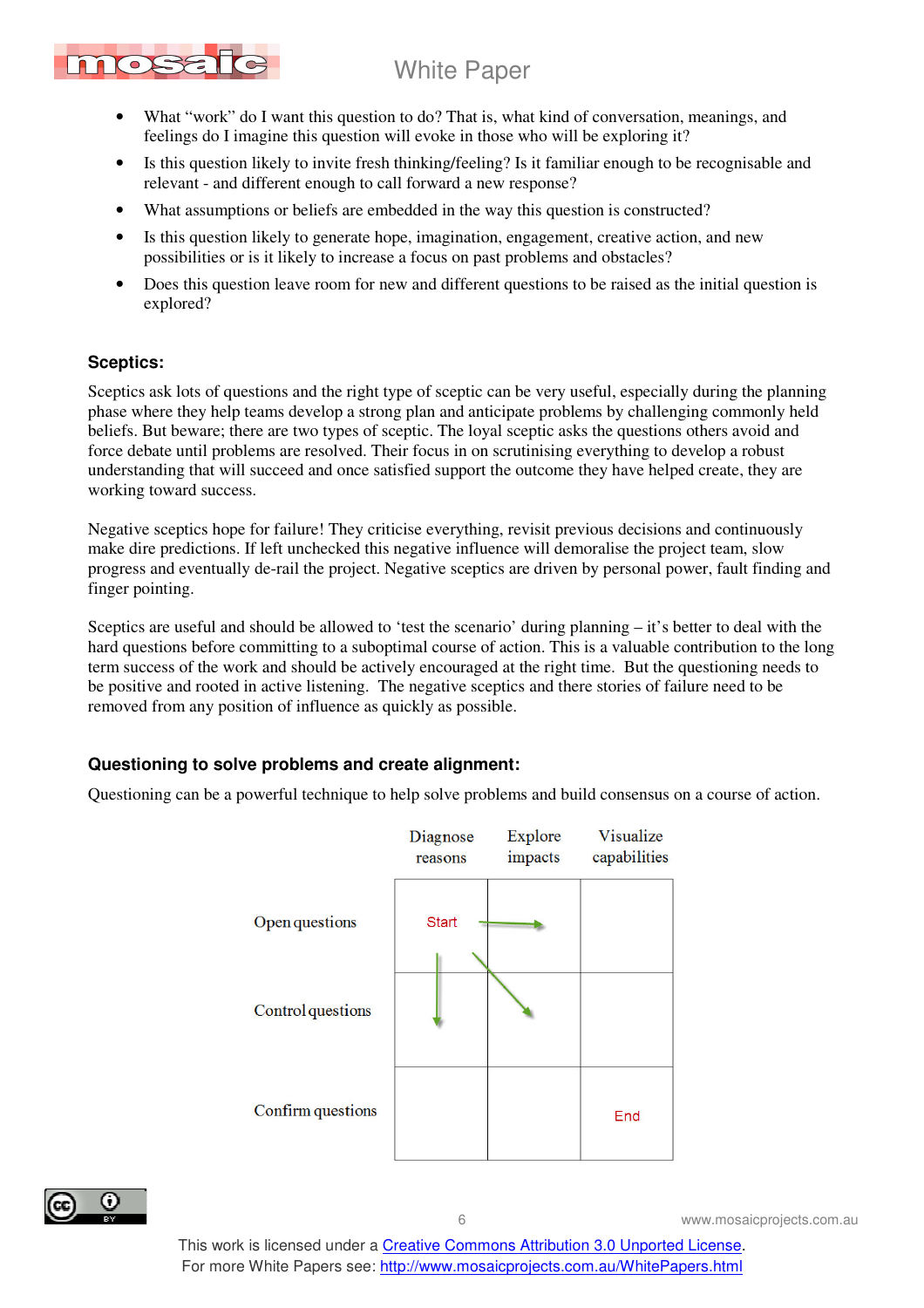

The starting point is always open questions to frame the problem. Once the underlying reasons are agreed, the questioning can progress towards confirming the agreed solution or the requirements / capabilities to be developed. The discussion may not move through all nine variants of questioning but should generally progress in the direction of he green arrows, only backtracking if something was missed<sup>9</sup>.

### **Negotiation Questions:**

Questions are also a powerful negotiating tool. Some of the more useful are:

**Would you explain the reasons for your position?** If you can't clearly understand the other party's reasoning through simple discussions, the best way to discern the other party's position and motivations is to directly ask them their rationale for what they are offering or seeking. Once you know the other party's thought process and justifications, rather than just the outcome they desire, you can better adjust your strategy and response to coincide with their position.

**Is there any reason you can't?** This is a great question to ask when you know the other party is avoiding or rejecting your offer for no legitimate reason or not having thought it through well enough. Usually when the question is asked this way, the other party has a hard time coming up with truly legitimate reasons that effectually negate your argument or offer. In instances where the other party does have a viable objection, you now have the opportunity to directly address, and hopefully overcome, that objection with sound reasoning of your own.

**Why do you think this is a fair and reasonable term or condition?** Fair implies a proper balance of conflicting or divided interests. Reasonable means not extreme or excessive. So a fair and reasonable term or condition is one that is balanced between all parties and somewhat moderate. If you are concerned about the reasonableness of an offer, do some due diligence to research comparables. Then ask the opposing party this question to encourage them to define and defend the reasonableness of their requirement.

**Why is that point or provision important?** Understanding the significance of a specific point or provision is imperative, and can even result in an adjustment of your own position. The answer the other side provides will allow you to fine tune your strategy based on this key learning about their critical priorities and values. Understanding, acknowledging and validating the significance of the opposing party's requests can not only help you recalibrate your approach, but also create more of a team atmosphere or affinity that builds a level of trust at a faster pace.

**What part of my proposal gives you the most concern?** Discussing a proposal point-by-point, particularly specific areas of concern, allows the parties to come to small fractional agreements that may not otherwise have been reached if you discussed the arrangement as a whole. Dealing directly with the most difficult deal points in triage mode—from the most to least problematic for the other side—shows you care. This can get you past those sticking points and greatly expedite the entire process.

**What documentation or proof do you have to validate your position?** It's important to know that what is being presented is 100% factual - 'Trust but Verify'. The best way to determine authenticity is by verifying the facts through documentation that validates what is being presented. Once that ink is dry, undoing a deal, however disingenuous, is far more difficult and quite unpleasant.

**What else do you think I should know?** After you've asked all of the questions you intended and can't think of any other, but you still want to ensure you have thoroughly vetted the arrangement, asking this question may induce some other points that you haven't uncovered or considered through prior discussions and the negotiation process. There could be something you don't know that, once revealed, might actually change your way of thinking, what you are seeking, or the strategy you originally started with.

<sup>&</sup>lt;sup>9</sup> For more on *problem-solving* see: <u>http://www.mosaicprojects.com.au/WhitePapers/WP1013\_Problem\_Solving.pdf</u>



 $\overline{a}$